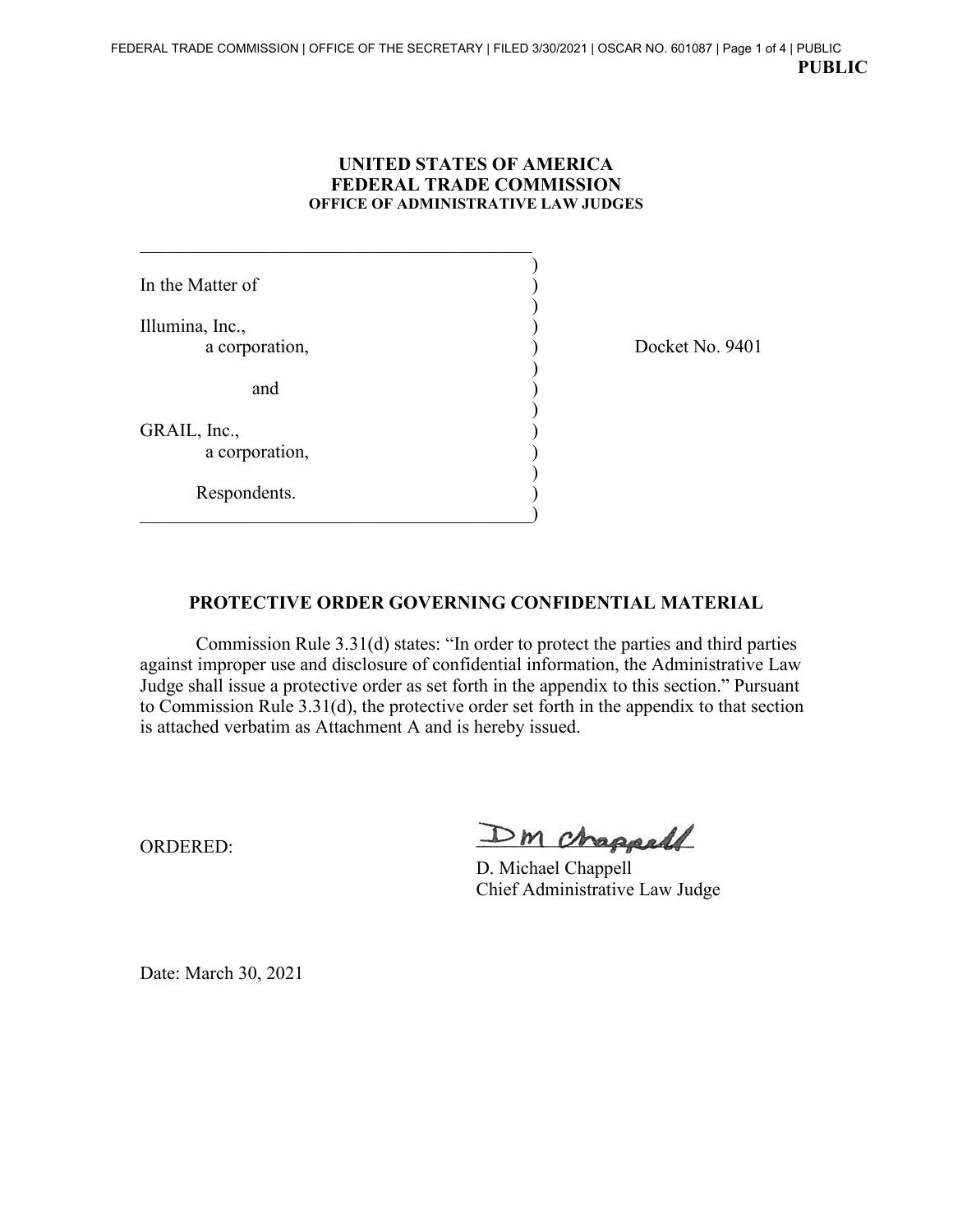## **ATTACHMENT A**

 For the purpose of protecting the interests of the parties and third parties in the above-captioned matter against improper use and disclosure of confidential information submitted or produced in connection with this matter:

**IT IS HEREBY ORDERED THAT** this Protective Order Governing Confidential Material ("Protective Order") shall govern the handling of all Discovery Material, as hereafter defined.

1. As used in this Order, "confidential material" shall refer to any document or portion thereof that contains privileged, competitively sensitive information, or sensitive personal information. "Sensitive personal information" shall refer to, but shall not be limited to, an individual's Social Security number, taxpayer identification number, financial account number, credit card or debit card number, driver's license number, state-issued identification number, passport number, date of birth (other than year), and any sensitive health information identifiable by individual, such as an individual's medical records. "Document" shall refer to any discoverable writing, recording, transcript of oral testimony, or electronically stored information in the possession of a party or a third party. "Commission" shall refer to the Federal Trade Commission ("FTC"), or any of its employees, agents, attorneys, and all other persons acting on its behalf, excluding persons retained as consultants or experts for purposes of this proceeding.

2. Any document or portion thereof submitted by a respondent or a third party during a Federal Trade Commission investigation or during the course of this proceeding that is entitled to confidentiality under the Federal Trade Commission Act, or any regulation, interpretation, or precedent concerning documents in the possession of the Commission, as well as any information taken from any portion of such document, shall be treated as confidential material for purposes of this Order. The identity of a third party submitting such confidential material shall also be treated as confidential material for the purposes of this Order where the submitter has requested such confidential treatment.

3. The parties and any third parties, in complying with informal discovery requests, disclosure requirements, or discovery demands in this proceeding may designate any responsive document or portion thereof as confidential material, including documents obtained by them from third parties pursuant to discovery or as otherwise obtained.

4. The parties, in conducting discovery from third parties, shall provide to each third party a copy of this Order so as to inform each such third party of his, her, or its rights herein.

5. A designation of confidentiality shall constitute a representation in good faith and after careful determination that the material is not reasonably believed to be already in the public domain and that counsel believes the material so designated constitutes confidential material as defined in Paragraph 1 of this Order.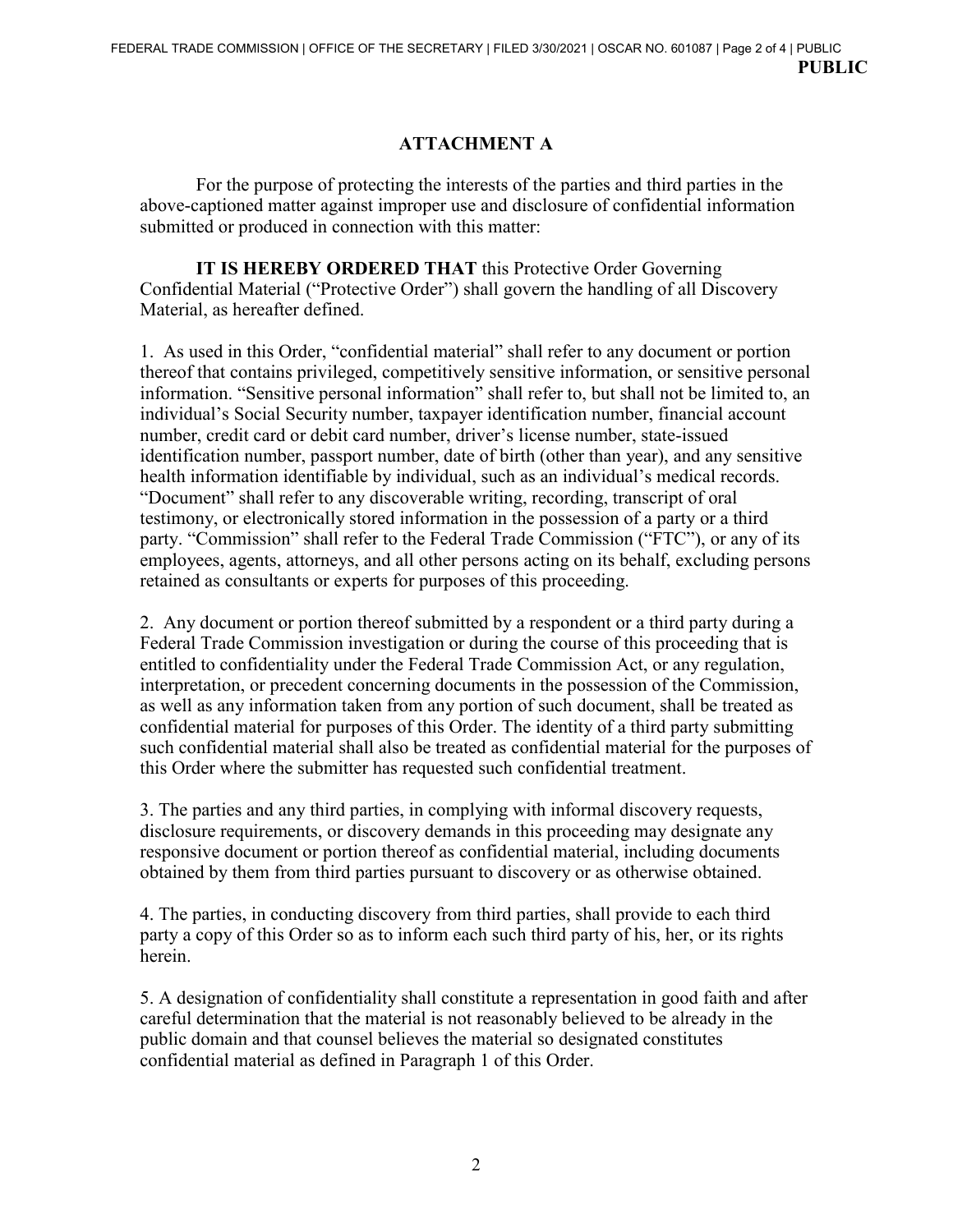6. Material may be designated as confidential by placing on or affixing to the document containing such material (in such manner as will not interfere with the legibility thereof), or if an entire folder or box of documents is confidential by placing or affixing to that folder or box, the designation "CONFIDENTIAL – FTC Docket No. 9401" or any other appropriate notice that identifies this proceeding, together with an indication of the portion or portions of the document considered to be confidential material. Confidential information contained in electronic documents may also be designated as confidential by placing the designation "CONFIDENTIAL – FTC Docket No. 9401" or any other appropriate notice that identifies this proceeding, on the face of the CD or DVD or other medium on which the document is produced. Masked or otherwise redacted copies of documents may be produced where the portions deleted contain privileged matter, provided that the copy produced shall indicate at the appropriate point that portions have been deleted and the reasons therefor.

7. Confidential material shall be disclosed only to: (a) the Administrative Law Judge presiding over this proceeding, personnel assisting the Administrative Law Judge, the Commission and its employees, and personnel retained by the Commission as experts or consultants for this proceeding; (b) judges and other court personnel of any court having jurisdiction over any appellate proceedings involving this matter; (c) outside counsel of record for any respondent, their associated attorneys and other employees of their law firm(s), provided they are not employees of a respondent; (d) anyone retained to assist outside counsel in the preparation or hearing of this proceeding including consultants, provided they are not affiliated in any way with a respondent and have signed an agreement to abide by the terms of the protective order; and (e) any witness or deponent who may have authored or received the information in question.

8. Disclosure of confidential material to any person described in Paragraph 7 of this Order shall be only for the purposes of the preparation and hearing of this proceeding, or any appeal therefrom, and for no other purpose whatsoever, provided, however, that the Commission may, subject to taking appropriate steps to preserve the confidentiality of such material, use or disclose confidential material as provided by its Rules of Practice; sections 6(f) and 21 of the Federal Trade Commission Act; or any other legal obligation imposed upon the Commission.

9. In the event that any confidential material is contained in any pleading, motion, exhibit or other paper filed or to be filed with the Secretary of the Commission, the Secretary shall be so informed by the Party filing such papers, and such papers shall be filed *in camera*. To the extent that such material was originally submitted by a third party, the party including the materials in its papers shall immediately notify the submitter of such inclusion. Confidential material contained in the papers shall continue to have *in camera* treatment until further order of the Administrative Law Judge, provided, however, that such papers may be furnished to persons or entities who may receive confidential material pursuant to Paragraphs 7 or 8. Upon or after filing any paper containing confidential material, the filing party shall file on the public record a duplicate copy of the paper that does not reveal confidential material. Further, if the protection for any such material expires, a party may file on the public record a duplicate copy which also contains the formerly protected material.